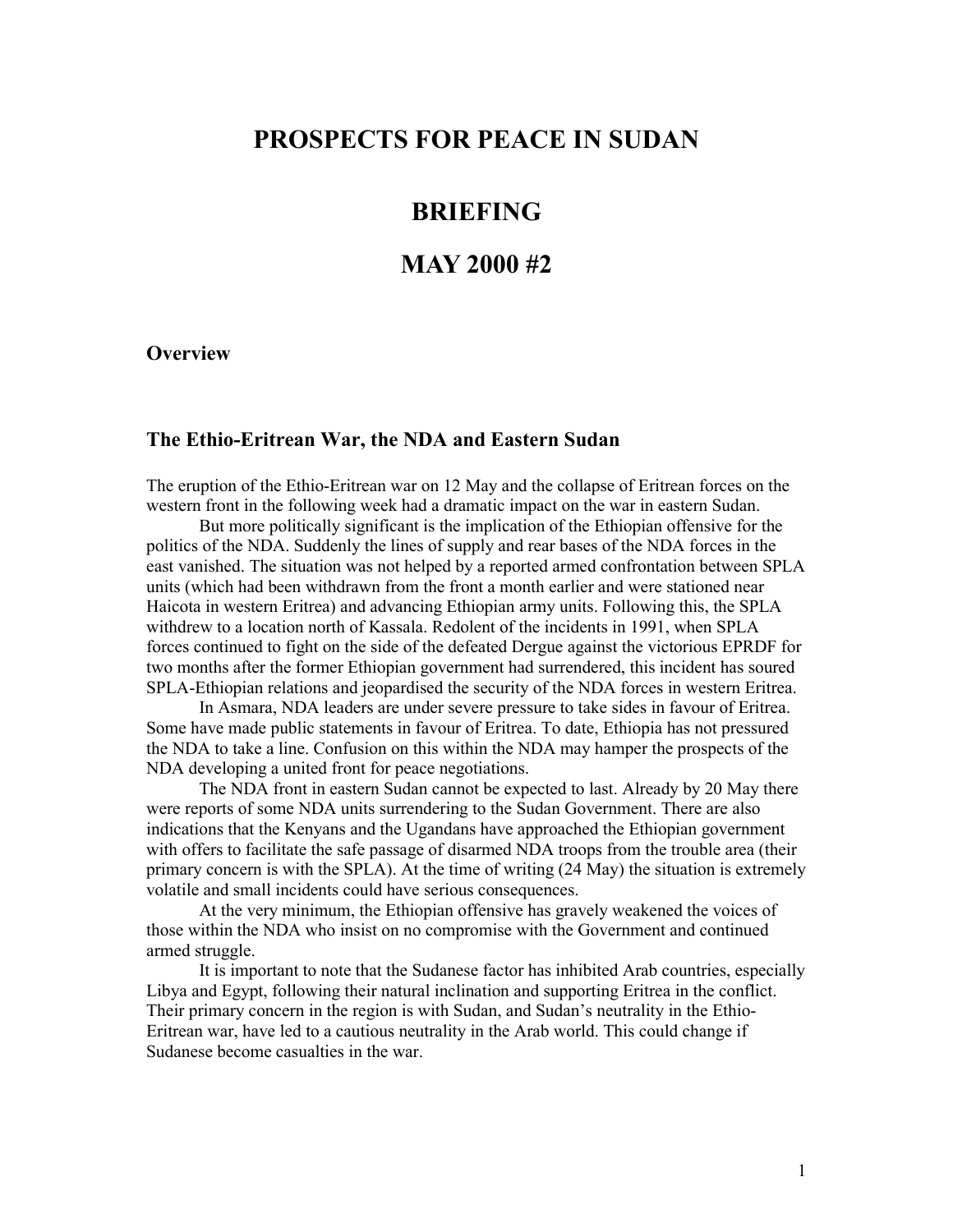#### **Bashir's Challenge**

President Bashir survived the critical week after the last showdown with Turabi in early May. But this still unresolved conflict remains his primary threat. His basic plan is to hang on until October when the elections will, he hopes, provide new legitimacy. The ongoing unresolved conflict has partially paralysed the government and prevented it from taking immediate military advantage of the disarray of the NDA on the eastern border.

Bashir may have the executive, at national and regional level, on his side, but it is unclear whether he can actually use this executive to deliver any serious action against Turabi. This is not 1971, when President Nimeiri could use the army to crack down on his Communist former allies, and then seek new coalitions to rebuild his power base. In those days the army was a national institution and an independent power base. The same held for the civil service. Today, neither are independent, and it would be exceptionally difficult for Bashir to use the army and security services against Turabi and his followers. More likely than a violent conflict is the simple paralysis of the system as army officers, party leaders and government officials simply find ways of not carrying out their orders. At all times, the level of efficiency and discipline in the Sudanese executive (military and civilian) when carrying out difficult orders is uncertain. This has allowed many unpopular measures to be quietly subverted by apathy during the last ten years. It may yet save the Islamists from an internal civil war—but at the cost of a government paralysed from top to bottom.

Bashir's hope is that a deal with the NDA under Libyan and Egyptian auspices may save his position. The ascendancy of Ethiopia, and its need to maintain good relations with the Arab world, also strengthen the possibilities for this initiative bearing fruit.

Bashir has formally written to NDA Chairman Mulana Mohamed Osman al Mirghani proposing a national dialogue conference. The significance of this is not the proposal, which has been on the table for almost a year under the LEI, but the readiness of Bashir to write directly to the NDA Chairman. The NDA Chairman did not reject the offer.

The leaders of the Sudan Government peace committee (such as Nafie Ali Nafie) appear to be content to allow the IGAD process to die of neglect. Their analysis at the moment appears to be that the SPLA is being overtaken by events; that it is internally more divided than ever and that it is unable to set the peace agenda with the Egyptians and Libyans. The Government is therefore hoping that postponing progress at IGAD will not only kill off the IGAD initiative completely, but also leave the SPLA as a minor player both internally and internationally. This is a miscalculation.

#### **Turabi: Down but not Out**

Turabi's failed to strike back after Bashir's action against him early May. Does this reflect weakness or patience? Certainly, the struggle is far from over. Turabi is not afraid of going to prison, or even of instigating some levels of violence to save himself and his cause. This is a fight to the political death, but it has more rounds to go.

The regional dimension to the split will emerge in the longer term as an important factor. A 'Black Book' has been produced and circulated in Khartoum, that claims to reveal the extent of Northern Riverain domination of the Sudanese state and the systematic exclusion of westerners (from Kordofan and Darfur). Most of its focus is the post-1989 period. The statistics it produces are impressive.

The Black Book appears to be the work of westerners within the NIF. It goes so far as to name Daud Bolad as a martyr. Bolad was a Darfurian and a former NIF student leader who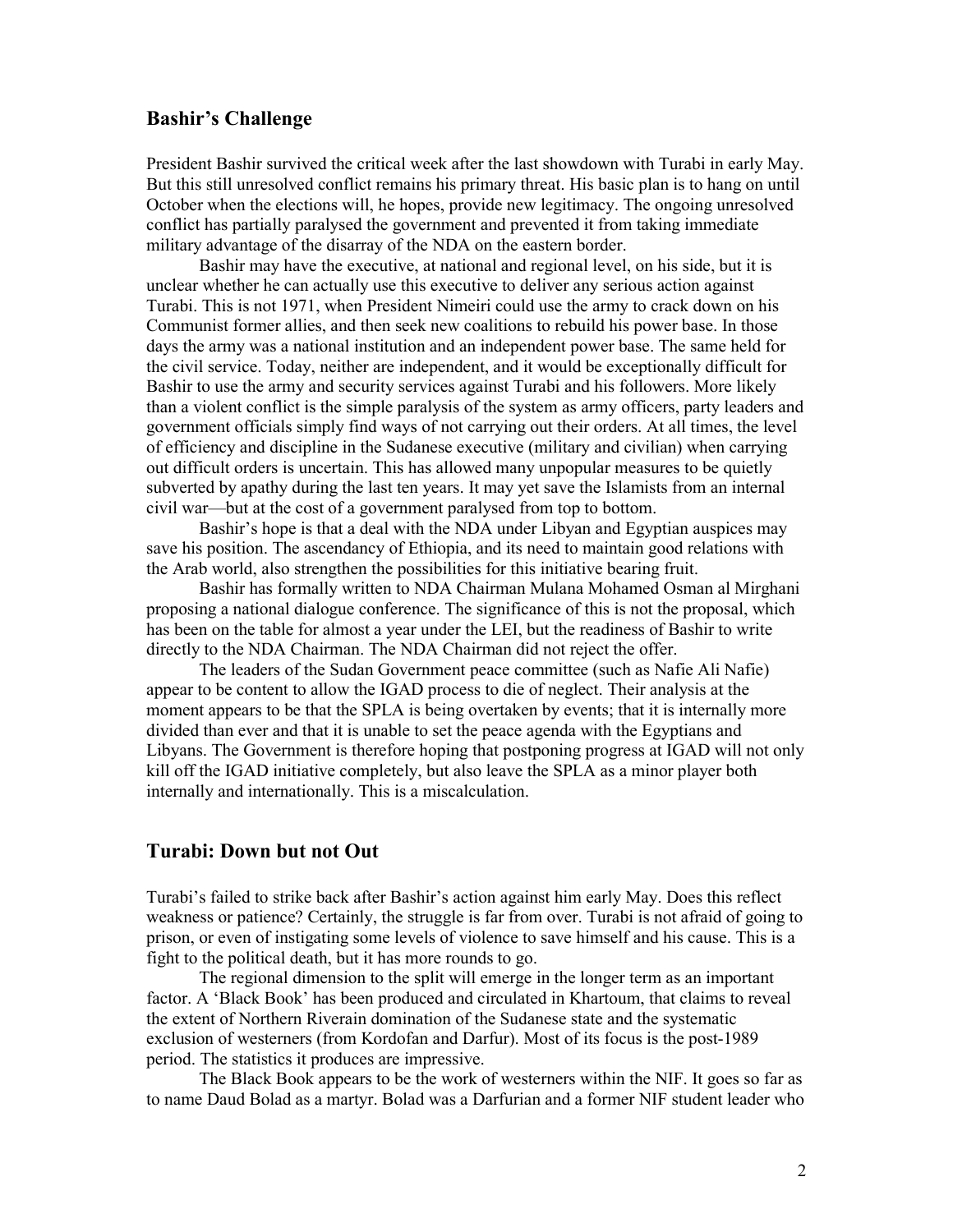later defected to the SPLA, who led the doomed SPLA incursion into Darfur in 1991, was captured by government forces and then disappeared. (The encounter was personal. The leader of his captors and governor of Darfur at the time, Tayeb Mohamed 'Sikha' was Bolad's former bodyguard and close colleague when Bolad was the Islamist leader of the Khartoum University Students' Union.)

One factor to be noted is the history of the NIF management of dissension within its ranks. In many regards the NIF is akin to a Leninist vanguard party. But its treatment of dissent is completely different from leftwing movements, which tend to purge dissidents, using violence and defamation. The NIF has never publicly attacked its dissenters and very rarely used violence against them (Bolad is an exception). On the contrary, it usually maintains personal relations and keeps a line of communication open in the hope that it can entice its wayward member back to the fold.

#### **SPLM**

May 16 is SPLA Day: the anniversary of the launching of the rebellion. In recent years the celebrations have been modest, but this year the anniversary passed with little comment from the leadership. Dr Garang made a speech in which he praised the successes of the SPLA in the last year. He said, 'On the military side, we continue to retain and maintain the initiative. Over the last 12 months we have successfully defended all our military gains in all the fronts, in both South and North. We have not lost any territory to the enemy, while we have added substantially to the liberated areas, especially in the Eastern Sudan.'

However, writing for a different audience—this time Cairo's semi-official newspaper *Al Ahram*'s 17 May edition, Garang chose not to mention the anniversary at all, and nor did he repeat his claims of military victories in the East to an audience that might have been wellinformed about the recent loss of Garora. However the SPLA C-in-C felt obliged to rebut allegations of dependence on outsiders: 'Where accusations about American hegemony are concerned, they are refuted by facts. The SPLM never mortgaged its will to anyone, and it does not say one thing in Cairo and another in Asmara, Washington or Pretoria. The SPLM wants a new Sudan, a just peace and a voluntary unity. It does not make sense that we should have been fighting for nearly two decades to achieve the goals of others.'

The reason for the low-key celebration is undoubtedly that May 2000 marks the  $17<sup>th</sup>$ anniversary, indicating that this war has lasted longer than its predecessor—something the SPLA leadership vowed it would never allow to happen.

Financial pressure on the SPLM is growing. Its former backers, including Ethiopia, Eritrea, Uganda and Zimbabwe, are all tied up in their own conflicts. Nigeria's financial support has visible strings attached, which Garang is reluctant to accept. In early May, Dr John Garang led a large SPLM delegation to Abuja. President Obasanjo tried to arrange a meeting between the SPLM leader and President Bashir; but Dr Garang refused. The delegation was kept waiting in Abuja for more than a week with nothing to do before moving on to Cairo. The delegation returned to Abuja later in May but again left empty-handed.

The SPLM leadership has appealed to the Arab world for understanding. Practically speaking it is concerned with finances.

### **The LEI and IGAD**

The LEI has received support from Nigeria, which is pushing for a rapid move towards a settlement. The Kenyans are reportedly unhappy with the SPLM for canceling the May round